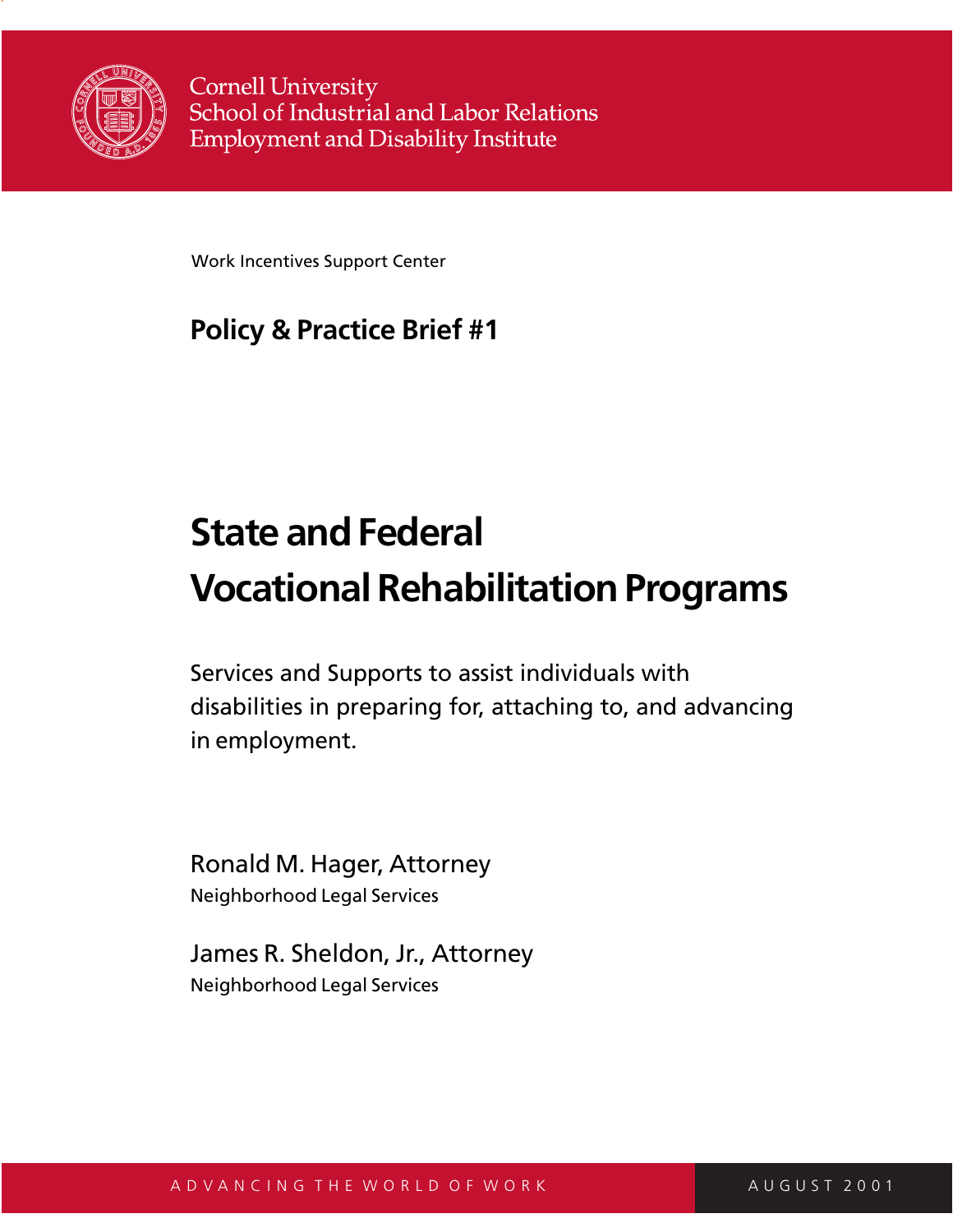This is one of a series of articles written for benefits specialists employed by Benefits Planning, Assistance and Outreach projects and attorneys and advocates employed by Protection and Advocacy for Beneficiaries of Social Security programs. Materials contained within this policy brief have been reviewed for accuracy by the Social Security Administration (SSA), Office of Employment Support Programs. However, the thoughts and opinions expressed in these materials are those of the authors and do not necessarily reflect the viewpoints or official policy positions of the SSA. The information, materials and technical assistance are intended solely as information guidance and are neither a determination of legal rights or responsibilities, nor binding on any agency with implementation and/or administrative responsibilities.

#### **Table of Contents**

| Introduction |  |
|--------------|--|
|              |  |
|              |  |
|              |  |
|              |  |
|              |  |
|              |  |
|              |  |
|              |  |
|              |  |
|              |  |
|              |  |
|              |  |
|              |  |
|              |  |
|              |  |
|              |  |
|              |  |
|              |  |
|              |  |
|              |  |
|              |  |
|              |  |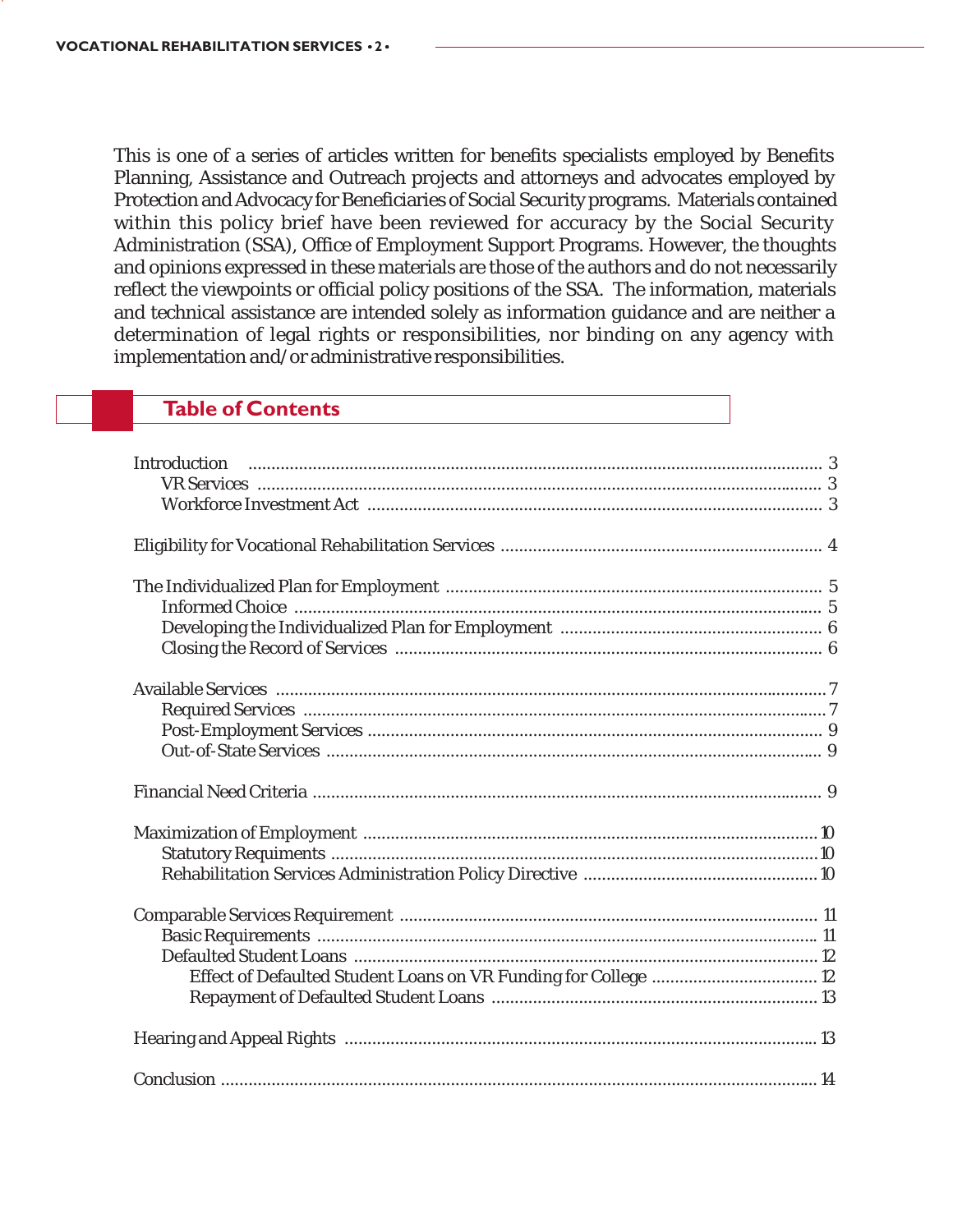#### **I. Introduction**

The services available through each state's vocational rehabilitation (VR) system can play a critical role in assisting people with disabilities to enter the work force. Since virtually every recipient of Social Security Disability Insurance (SSDI) or Supplemental Security Income (SSI) is eligible for VR services, it is very important for Benefits Specialists and others working with people with disabilities are aware of how the VR system operates.

In addition, the Ticket to Work and Work Incentives Improvement Act of 1999 (TWWIIA) gives an SSDI or SSI recipient the option of obtaining a "ticket" for VR services directly from service providers, known as "employment networks." Understanding this new law will ensure that individuals planning to return to work are fully aware of the assistance available to them.

This article will review the services available from the state VR system and the appeal options available to challenge a denial of VR services. A separate article will soon be published to highlight the ticket provisions of TWWIIA.

#### **A. VR Services**

Pursuant to Title I of the Rehabilitation Act, states are given money to provide VR services to persons with disabilities.<sup>1</sup> The Rehabilitation Services Administration (RSA), within the U.S. Department of Education, is the federal agency holding the responsibility for administration and oversight of the state VR programs. Every state has a state VR agency to serve individuals with disabilities. Some states will have a second state VR agency that serves only individuals who are legally blind.

VR agencies can fund a wide range of goods and services that are connected to a person's vocational goal. Congress has stated that VR services are designed to empower individuals to maximize employability, economic self-sufficiency, independence and integration into the work place and the community through "comprehensive and coordinated state-ofthe-art programs."2

#### **B. Workforce Investment Act**

The Workforce Investment Act of 1998 (WIA),<sup>3</sup> included the Rehabilitation Act Amendments of 1998 (Rehab'98), reauthorizing the Rehabilitation Act through 2003. To implement Rehab'98, proposed regulations were published on February 28, 2000.<sup>4</sup> Final regulations were published on January 17, 2001.<sup>5</sup> (This article will make reference to comments from both the proposed and final regulations.<sup>6</sup>)

The WIA is a major federal effort to incorporate a myriad of federal job training programs into a coordinated, comprehensive system. The WIA will be implemented through the creation of state "One-Stop" service delivery systems. The intent is to eliminate the old system where individuals or employers had to seek information and services from a variety of sources which was "often costly, discouraging and confusing." States and communities must coordinate programs and resources at the "street level" through "user-friendly" One-Stops.7

- 1 29 U.S.C. §§ 701 *et seq*.; 34 C.F.R. Part 361.
- 2 29U.S.C.
- § 701(b)(1)
- (emphasis added).
- 3 P.L. 105-220, 112
- Stat. 936.
- 4 65 Fed. Reg. 10620.
- 5 66 Fed. Reg. 4380.
- 6 Although only the final regulations are officially binding, the comments in the proposed regulations are helpful to understand how the agency interprets the law, particularly where there has been no change between the proposed and final regulations.

<sup>7</sup> 65 Fed. Reg. 10620.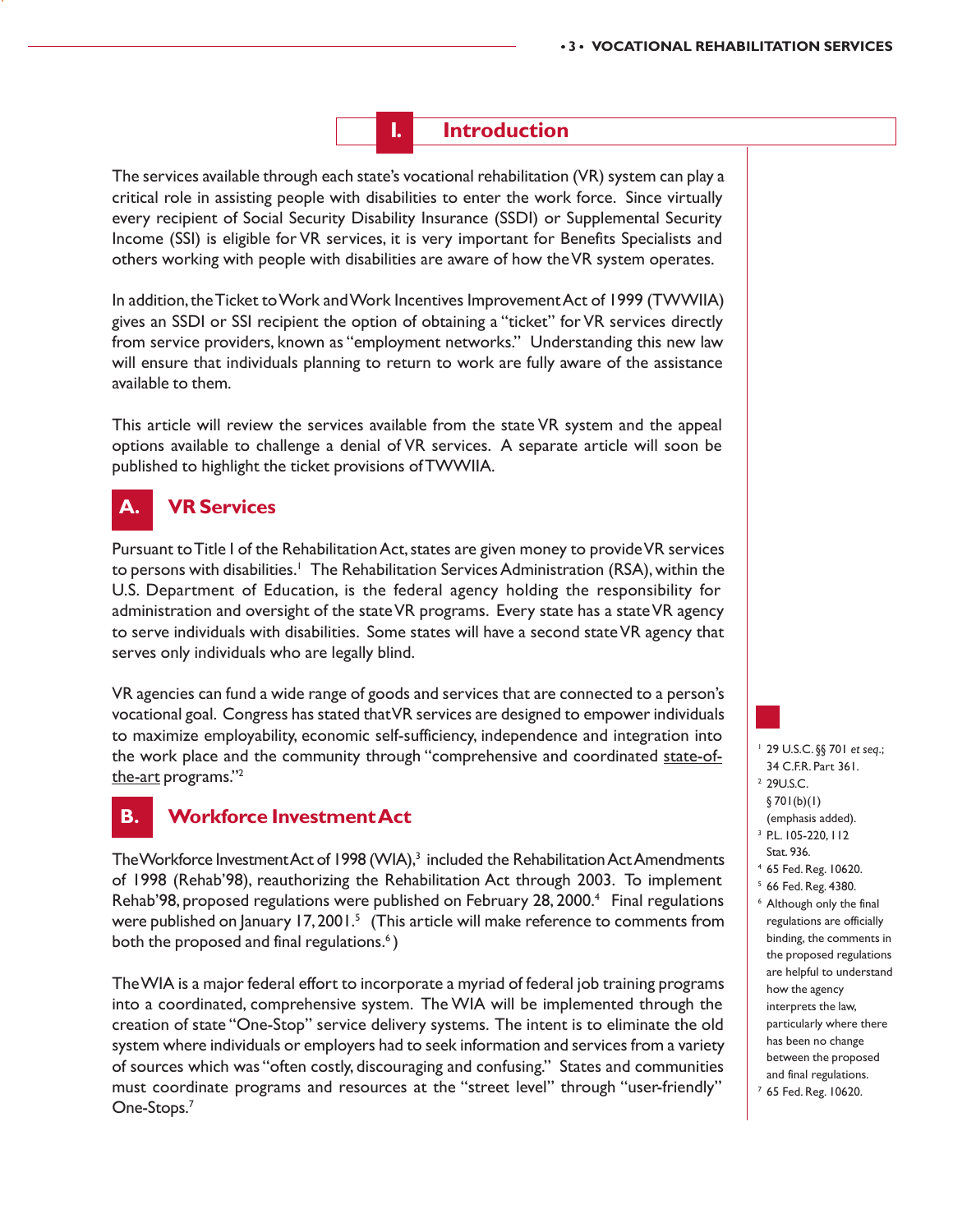States are required to develop both state-wide and local plans and to include the VR system in that planning process. The vocational training opportunities of the state workforce investment system are clearly intended to be available to individuals with disabilities. $8$ Moreover, the state VR agency must enter into cooperative agreements with other One-Stop partners and "work toward increasing the capacity of those partners, and the One-Stop system as a whole, to better address the needs of individuals with disabilities."9

#### **II. Eligibility for Vocational Rehabiliation Services**

To receive services, an individual must be disabled and require VR services "to prepare for, secure, retain or regain employment."<sup>10</sup> Therefore, any service an individual is to receive from the VR system must be connected to an ultimate employment goal. Employment outcomes include full- or part-time competitive employment to the greatest extent practicable, supported employment or other employment consistent with the individual's strengths, abilities, interests and informed choice, as well as self-employment, telecommuting and business ownership.<sup>11</sup>

Persons must show a mental, physical or learning disability that interferes with the ability to work. The disability need not be so severe as to qualify the person for SSDI or SSI benefits. The disability must only be a substantial impediment to employment.<sup>12</sup> Recipients of SSDI or SSI are presumed to be eligible for VR services, as individuals with a significant disability, provided they intend to achieve an employment outcome.<sup>13</sup> The regulations allow VR agencies to make interim eligibility decisions and provide interim services pending a final decision, for individuals they reasonably believe will be eligible.<sup>14</sup> The comments to the proposed regulations note that these interim services may be used for SSI or SSDI recipients while the VR system is waiting for documentation from the Social Security Administration (SSA).<sup>15</sup>

Although VR services may be denied if a person cannot benefit from them, a person is presumed capable of employment, despite the severity of a disability, unless the VR agency shows by "clear and convincing" evidence that he or she cannot benefit.<sup>16</sup> The clear and convincing standard means that a state VR program must have a "high degree of certainty before it can conclude that an individual is incapable of benefiting."<sup>17</sup> Prior to determining whether a person is incapable of benefiting from VR services because of the severity of the disability, the VR agency must explore the individual's work potential through a variety of trial work experiences, with appropriate supports. These trial work experiences must "be of sufficient variety and over a sufficient length of time to determine" whether the individual is eligible.<sup>18</sup>

If a state does not have the resources to provide VR services to all eligible individuals who apply, it must specify in its VR Plan the order to be followed in selecting those individuals who will receive services. This is called the "Order of Selection." It must also provide justification for the Order of Selection it establishes. However, the State must ensure that individuals with the most significant disabilities are selected first to receive VR services.<sup>19</sup>



<sup>8</sup> *See* 29 U.S.C.

 $§ 701(b)(1)(A).$ 9 65 Fed. Reg. 10624. 10 29 U.S.C. § 722(a)(1).  $11$  34 C.F.R. § 361.5(b)(16). 12 29 U.S.C. § 705(20)(A). <sup>13</sup> *Id.* § 722(a)(3). 14 34 C.F.R. § 361.42(b). 15 65 Fed. Reg. 10626. 16 29 U.S.C. § 722(a)(2); 34 C.F.R. § 361.42(a)(2). 17 34 C.F.R. § 361.42(a)(2), Note.

18 29 U.S.C. § 722(a)(2)(B). <sup>19</sup>*Id*. § 721(a)(5).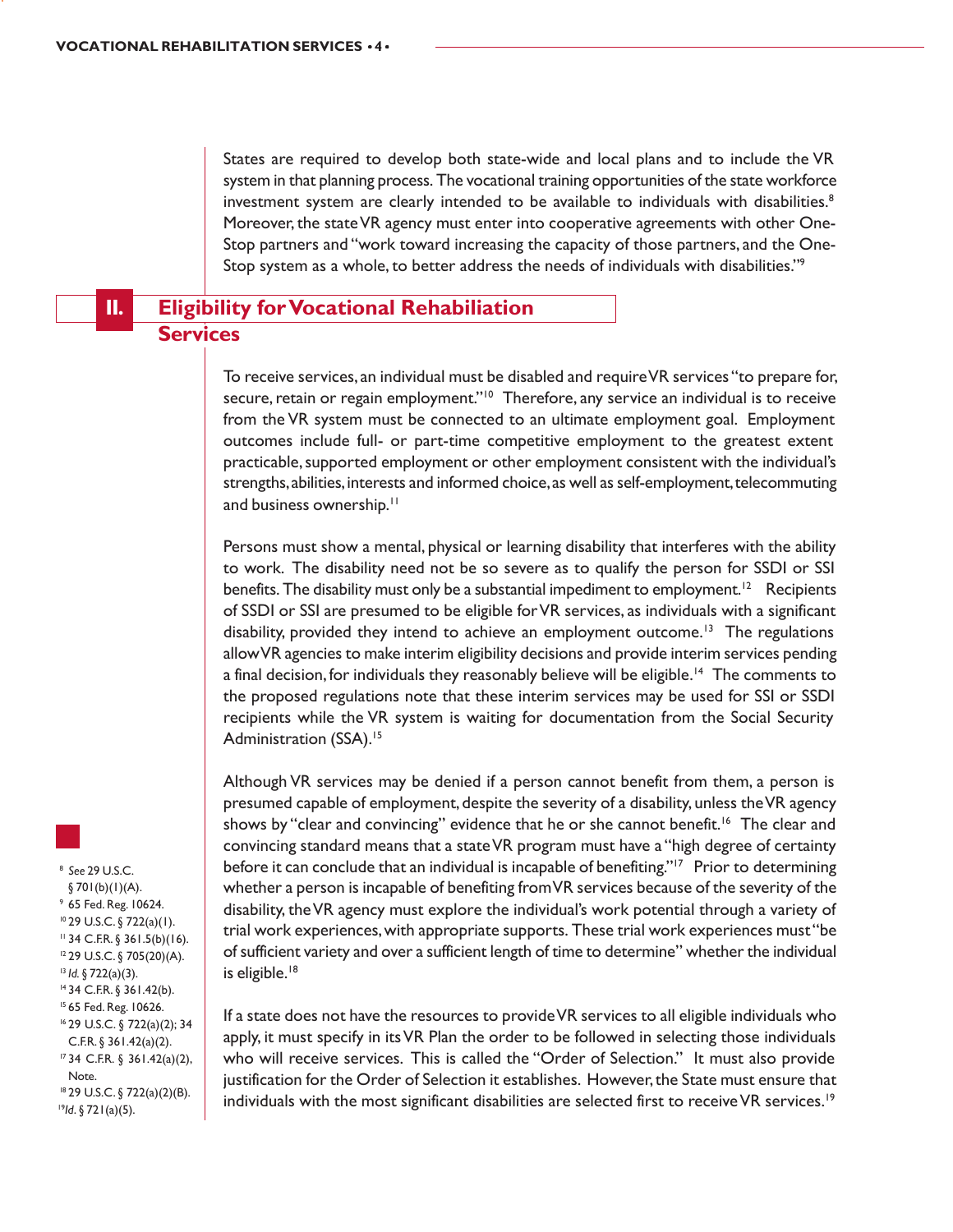The following factors may not be used in establishing an Order of Selection: (1) any duration of residency requirement; (2) type of disability; (3) age, gender, race, color, or national origin; (4) source of referral; (5) type of expected employment outcome; (6) need for specific services or anticipated cost of services; (7) individual or family income.<sup>20</sup> If a state goes to an Order of Selection, it must continue to provide all necessary services to anyone who started receiving services prior to the effective date, regardless of the severity of the individual's disability.<sup>21</sup> Those who are not served are entitled to an appropriate referral to other state and federal programs, including other providers within the state workforce investment system.<sup>22</sup>

With limited exceptions, the VR agency must determine eligibility within a reasonable period of time, not to exceed 60 days, after the individual submits an application.<sup>23</sup> Information used to determine eligibility includes: (1) existing data, such as medical reports, SSA records and education records; and (2) to the extent existing data is insufficient to determine eligibility, an assessment done by, or obtained by, the VR agency.<sup>24</sup>

#### **III. The Individualized Plan for Employment**

After eligibility is established, the next step is to develop a written Individualized Plan for Employment (IPE), listing the employment goal and the specific services to be provided to assist the individual to reach that goal. The plan is to be set forth on a form provided by the VR agency. $25$ 

Prior to developing the IPE there must be a comprehensive assessment, to the extent necessary to determine the employment outcome, objectives, and nature and scope of VR services. The assessment evaluates the unique strengths, resources, priorities, abilities and interests of the individual and can cover educational, psychological, psychiatric, vocational, personal, social and medical factors which affect the needs of the individual.<sup>26</sup> It may also include a referral for the provision of rehabilitation technology services, "to assess and develop the capacities of the individual to perform in a work environment."<sup>27</sup>

#### **A. Informed Choice**

The VR system must ensure that all activities are implemented consistent with the principles of "respect for individual dignity, personal responsibility, self-determination, and pursuit of meaningful careers, based on informed choice, of individuals with disabilities."<sup>28</sup> VR agencies must assist individuals in their exercise of informed choice throughout the VR process, including the assessment, selection of an employment outcome, the specific VR services to be provided, the entity which will provide the services, the method for procuring services and the setting in which the services will be provided.<sup>29</sup> The VR agency must approve the IPE, but the individual decides the level of involvement, if any, of the VR counselor in developing the IPE.<sup>30</sup> In fact, consumers can develop the IPE by themselves or with the assistance of others outside of the state VR program.<sup>31</sup> The reason for such an expanded role for the consumer was Congress' belief "that a consumer-driven program is most effective in getting people jobs."32

2034 C.F.R. § 361.36(d)(2). <sup>21</sup>*Id*. § 361.36(e)(3). 2229 U.S.C. §§ 721(a)(5)(D) and 721(a)(20). <sup>23</sup>*Id*. § 722(a)(6). <sup>24</sup>*Id.* § 722(a)(4)(C). <sup>25</sup>*Id.* § 722(b)(2)(A). <sup>26</sup>*Id.* § 705(2)(B). <sup>27</sup>*Id.* § 705(2)(C). <sup>28</sup>*Id.* § 701(c)(1)(emphasis added). <sup>29</sup>*Id.* §§ 720(a)(3)(C) and 722(d)(1)-(5). <sup>30</sup>*Id.* §§ 722(b)(1)(A) and 722(b)(2)(C). 31 34 C.F.R. § 361.45(c)(1)(ii)(B) & (C). <sup>32</sup> Congressional Record-House, H6693, July 29, 1998.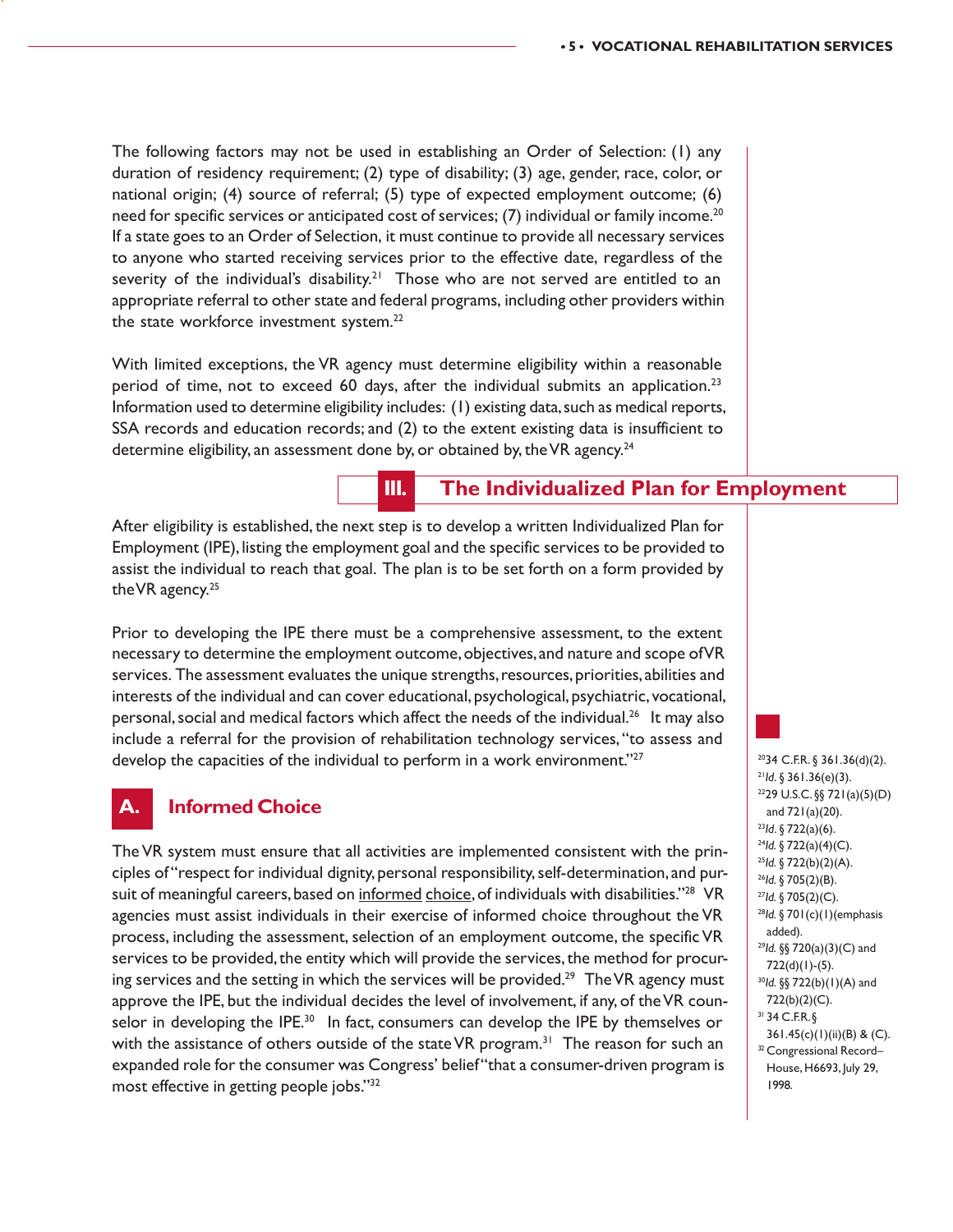### **B. Developing the Individualized Plan for Employment**

All services to meet the employment goal must be specified on the IPE. It must include:

- 1. The specific employment outcome, chosen by the individual, consistent with the individual's unique strengths, concerns, abilities and interests;
- 2. The specific VR services to be provided, in the most integrated setting appropriate to achieve the employment outcome, including assistive technology (AT) and personal assistance services, as appropriate;
- 3. The timeline for starting services and achieving the employment outcome;
- 4. The specific entity, chosen by the individual, to provide the VR services and the method chosen to procure those services;
- 5. The criteria for evaluating progress;
- 6. The responsibilities of the VR agency, the individual (to obtain comparable benefits) and any other agencies (to provide comparable benefits);
- 7. In states that have a financial needs test (see below), any costs for which the individual will be responsible;
- 8. For individuals with the most significant disabilities who are expected to need supported employment, the extended services to be provided; and
- 9. The projected need for post-employment services, if necessary.<sup>33</sup>

The IPE must be reviewed at least annually and, if necessary, amended if there are changes in the employment outcome, the VR services to be provided or the service providers. Any changes will not take effect until agreed to by the individual and the VR counselor.<sup>34</sup>

### **C. Closing the Record of Services**

The regulations also specify the conditions which must be met before the VR agency can close a case for an individual who has achieved an employment outcome.<sup>35</sup> To close a record of services, the individual must achieve the employment objective listed in the IPE and maintain the outcome for no less than 90 days. Also, the individual and VR counselor must agree that the employment outcome is satisfactory and that the indiidual is "performing well." The VR agency must also notify the individual that post-employment services may be available even after the record is closed.

33 29 U.S.C. § 722(b)(3). <sup>34</sup> *Id.* § 722(b)(2)(E). 35 34 C.F.R. § 361.56.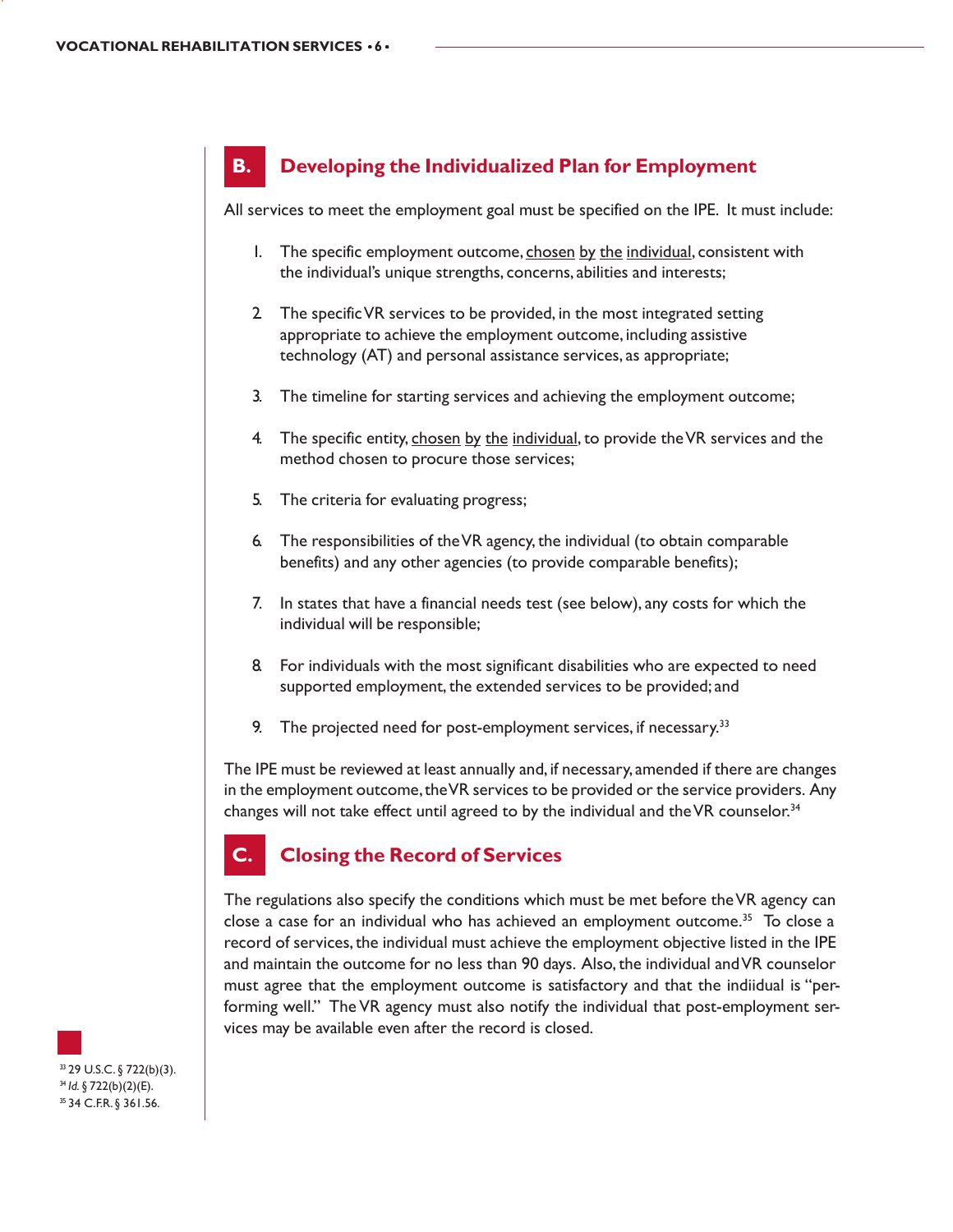### **Available Services**

#### **A. Required Services**

VR services are any services, described in an IPE, necessary to assist an individual with a disability in "preparing for, securing, retaining, or regaining an employment outcome that is consistent with the strengths, resources, priorities, concerns, abilities, capabilities, interests, and informed choice of the individual."<sup>36</sup> The VR agency is to ensure that all necessary services to equip the individual for employment are provided. It cannot choose to provide only some services to eligible individuals to save costs. In fact, the comments about the new regulations state explicitly that the "severity of an individual's disability or the cost of services can have no bearing on the scope of services the individual receives."<sup>37</sup> As noted above, if there are insufficient resources to fully meet the needs of all individuals in the state, it must go to an Order of Selection. Even if a state goes to an Order of Selection, the state must serve each individual who is in a category with eligibility to be served and it must provide all needed services to each individual it serves.

The services available from the VR system are incredibly broad and varied. Services must include, but are not limited to, the following:

- 1. The assessment to determine eligibility and needs, including, if appropriate, by someone skilled in rehabilitation technology (i.e., AT).
- 2. Counseling, guidance and job placement services and, if appropriate, referrals to the services of WIA providers.
- 3. Vocational and other training, including higher education and the purchase of tools, materials and books.
- 4. Diagnosis and treatment of physical or mental impairments to reduce or eliminate impediments to employment, to the extent financial support is not available from other sources, including health insurance or other comparable benefits. This may include:
	- a) corrective surgery;
	- b) therapeutic treatment;
	- c) necessary hospitalization;
	- d) prosthetic and orthotic devices;
	- e) eyeglasses and visual services;
	- f) services for individuals with end-stage renal disease, including dialysis,  $\langle$ transplants and artificial kidneys; and
	- g) diagnosis and treatment for mental or emotional disorders.
- 5. Maintenance for additional costs incurred during rehabilitation.

36 29 U.S.C. § 723(a). 37 66 Fed. Reg. 4426.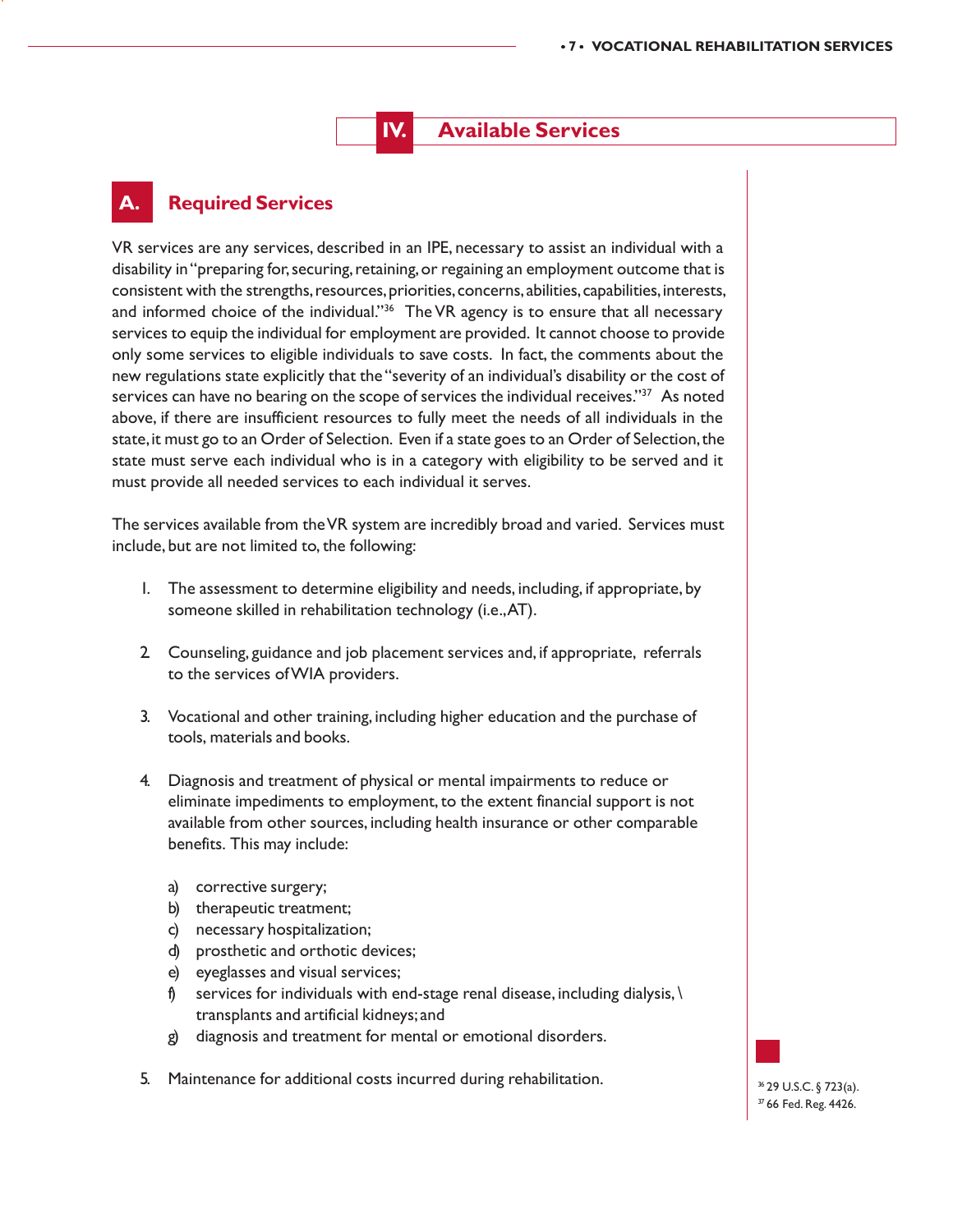- 6. "Transportation, including adequate training in the use of public transportation vehicles and systems, that is provided in connection with the provision of any other service described in this section and needed by the individual to achieve an employment outcome (emphasis added)." Transportation may include vehicle purchase. Under the regulations, transportation is defined as "travel and related expenses that are necessary to enable an applicant or eligible individual to participate in a [VR] service."<sup>38</sup> A note, following the regulation, specifically states that "[t]he purchase and repair of vehicles, including vans" is an example of an expense that would meet the definition of transportation.<sup>39</sup>
- 7. Personal assistance services while receiving VR services.
- 8. Interpreter services for individuals who are deaf, and readers, rehabilitation teaching and orientation and mobility services for individuals who are blind.
- 9. Occupational licenses, tools, equipment, initial stocks and supplies.
- 10. Technical assistance for those who are pursuing telecommuting, selfemployment or small business operation.
- 11. Rehabilitation technology (i.e., AT), including vehicular modification, telecommunications, sensory, and other technological aids and devices.
- 12. Transition services for students with disabilities to facilitate the achievement of the employment outcome identified in the IPE.
- 13. Supported employment.
- 14. Services to the family to assist an individual with a disability to achieve an employment outcome.
- 15. Other goods and services determined necessary to enable the individual with a disability to achieve an employment outcome.
- 16. Post-employment services necessary to assist an individual to retain, regain or advance in employment.<sup>40</sup>

States must develop policies concerning the provision of VR services. These policies must ensure that services are provided based on individual needs. They may not place "any arbitrary limits on the nature and scope of" VR services to be provided to achieve an employment outcome.<sup>41</sup> The dtate may establish reasonable time periods for the provision of services, but they must not be so short as to effectively deny a service and they must "permit exceptions so individual needs can be addressed."<sup>42</sup> Similarly, the state's policies on the rates of payment for services must not be so low as to effectively deny an individual a necessary service and may not be absolute.<sup>43</sup> Finally, the policies must include provisions for the timely authorization of services, "including any conditions under which verbal authorization can be given."44

38 34 C.F.R. § 361.5(b)(57). <sup>39</sup> *Id*. § 361.5(b)(57)(i), Ex.2. 40 29 U.S.C. § 723(a)(emphasis added); 34 C.F.R. § 361.48. 41 34 C.F.R. § 361.50(a). <sup>42</sup> *Id.* § 361.50(d). <sup>43</sup> *Id*. § 361.50(c). <sup>44</sup> *Id.* § 361.50(e).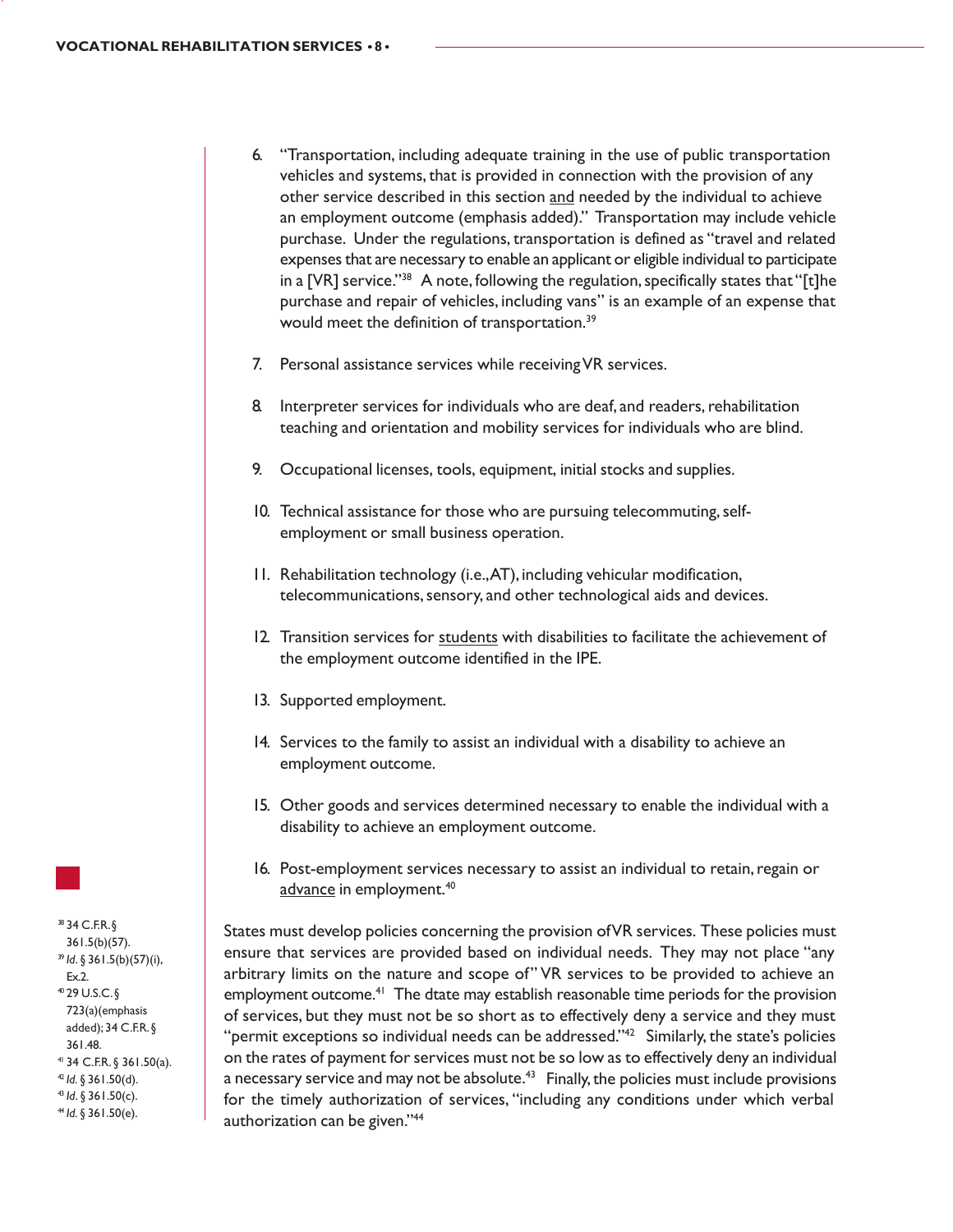#### **B. Post-Employment Services**

Provided after the person has achieved an employment outcome, post-employment services are necessary for the individual "to maintain, regain or advance in employment."<sup>45</sup> A note to the regulation indicates some possible circumstances in which post-employment services may be appropriate:

Post-employment services are available to assist an individual to maintain employment, *e.g.*, the individual's employment is jeopardized because of conflicts with supervisors or co-workers and the individual needs mental health services and counseling to maintain the employment; to regain employment, *e.g.*, the individual's job is eliminated through reorganization and new placement services are needed; and to advance in employment, *e.g.*, the employment is no longer consistent with the individual's strengths, resources, priorities, concerns, abilities, capabilities, interests, and informed choice.46

Each IPE must indicate the expected need for post-employment services.47 Prior to closing a case, the individual must be informed of the availability of post-employment services.48 Post-employment services are not intended to be complex or comprehensive and should be limited in scope and duration. If more comprehensive services are required, a new rehabilitation effort should be considered.<sup>49</sup>

#### **C. Out-of-State Services**

A state cannot establish policies which "effectively prohibit the provision of out-of-state services."<sup>50</sup> However, a state "may establish a preference for in-state services," as long as there are exceptions to ensure that an individual is not denied a necessary service.<sup>51</sup> Therefore, if there is no program within the state that will enable the individual to meet the employment goal, the state must have a process to fully fund the out-of-state program (subject to any financial need criteria the state may have established).

On the other hand, if the out-of-state program costs more than an in-state service, and either service would meet the individual's rehabilitation needs, the VR system is not responsible for costs in excess of the cost of the in-state service. The individual must still be able to choose an out-of-state service, and the VR system would be responsible for the costs of the out-of-state program, up to the cost of the in-state program.<sup>52</sup>



#### **Financial Need Criteria**

There is no requirement for a state to consider financial need when providing VR services.53 However, if a state VR agency chooses to establish a financial needs test, it must establish written policies which govern the determination of financial need and which identify the specific VR services that will be subject to the financial needs test.<sup>54</sup>

 *Id*. § 361.5(b)(42) (emphasis added). *Id.*, Note (emphasis added). *Id*. § 361.46(c). *Id*. § 361.56(d). *Id*. § 361.5(b)(42), Note. *Id.* § 361.50(b)(2). *Id.* § 361.50(b)(1). <sup>52</sup> *Id. Id.* § 361.54(a). *Id.* § 361.54(b)(2)(i).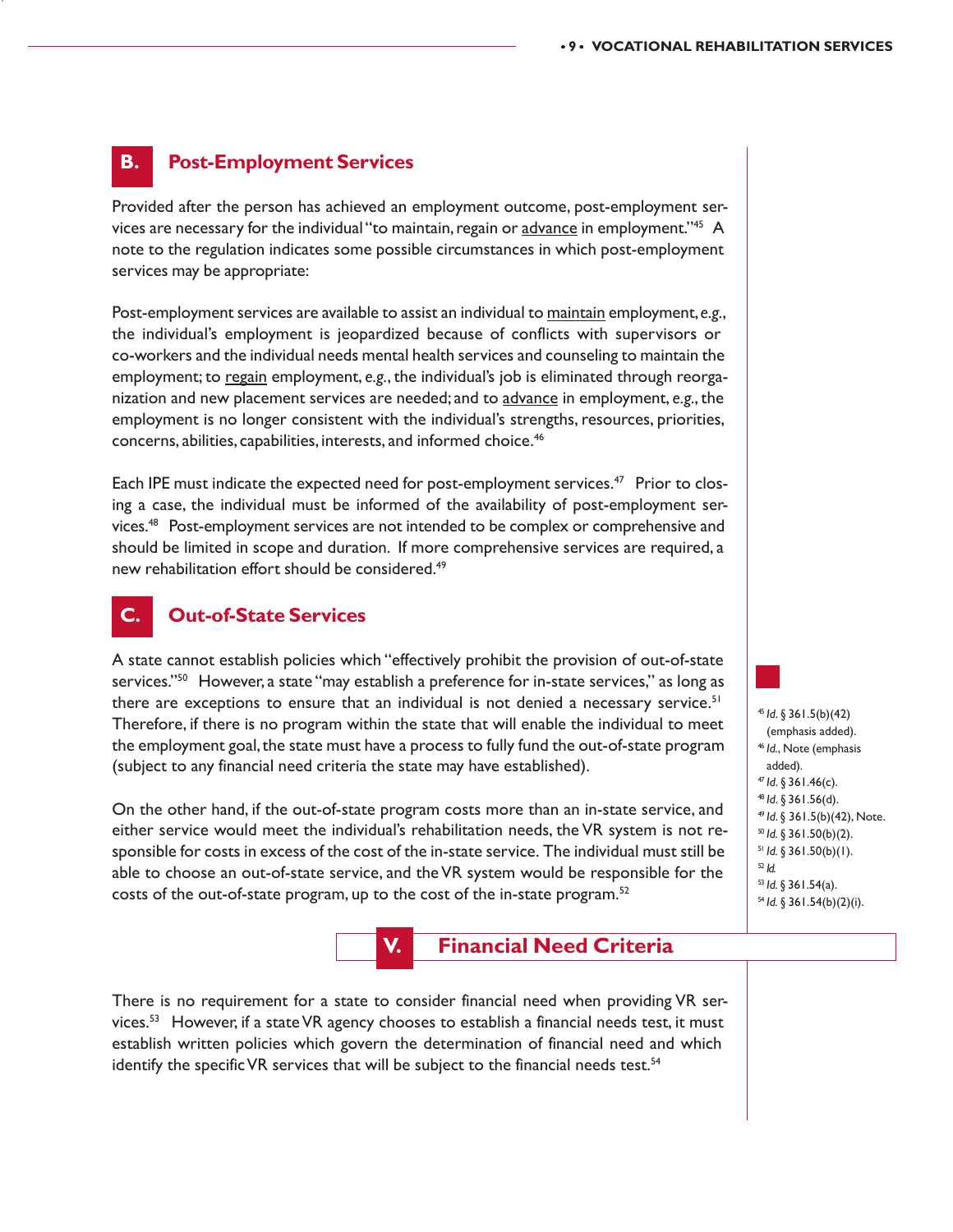Any financial needs test must take into account the individual's disability-related expenses.<sup>55</sup> The level of the individual's participation must not be so high as to "effectively deny the individual a necessary service."56 The following services must be provided without regard to financial need: (1) diagnostic services; (2) counseling, guidance and referral services; (3) job placement; and personal assistance services.<sup>57</sup> The final regulations also add "any auxiliary aid or service," such as interpreter or reader services, that the individual needs to participate in the VR program and which would be mandated under Section 504 of the Rehabilitation Act or the Americans with Disabilities Act, to the list of services that are exempt from the financial needs test.58 Also, SSI and SSDI recipients are totally exempt from any financial needs test.<sup>59</sup>

#### **VI. Maximization of Employment**

#### **Statutory Requirements**

The requirement that VR services are to maximize the employment of VR consumers was first added by 1986 amendments. The legislative history emphasized Congressional intent:

[T]he overall purpose of the Act is to develop and implement comprehensive and coordinated programs of rehabilitation for handicapped individuals which will maximize their employability, independence and integration into the work place and the community. The Committee views [the Act] as a comprehensive set of programs designed to meet the broad range of needs of individuals with handicaps in becoming integrated into the community and in reaching their highest level of achievement.<sup>60</sup>

As currently stated, the purpose of the Rehabilitation Act is to:

[E]mpower individuals with disabilities to maximize employment, economic selfsufficiency, independence, and inclusion and integration into society, through ... comprehensive and coordinated state-of-the-art programs of [VR].<sup>61</sup>

This language was added in 1992. It strengthens the standard first set out in 1986, as it requires the VR agency to maximize an individual's economic self-sufficiency. Presumably, this means that if an individual has the requisite ability, and has the option of either obtaining a bachelor's degree and becoming a paralegal or going to law school to become an attorney, the VR system should approve the goal of becoming an attorney, because the attorney position would more likely "maximize economic self-sufficiency."

#### **B. Rehabilitation Services Administration Policy Directive**

Consistent with the increased statutory obligations placed on VR agencies, on August 19, 1997, the RSA issued a Policy Directive, RSA-PD-97-04. It requires VR agencies to approve vocational goals and services to enable persons with disabilities to maximize their employment potential. It represents a dramatic shift in RSA policy. RSA's change is best expressed in the following quote from the Policy Directive:

- <sup>55</sup> *Id*. § 361.54(b)(2)(iv)(B). <sup>56</sup> *Id*. § 362.54(b)(2)(iv)(C).
- <sup>57</sup> *Id*. § 361.54(b)(3)(i).
- <sup>58</sup> *Id*. § 361.54(b)(3)(i)(G).
- <sup>59</sup> *Id.* § 361.54(b)(3)(ii).
- 60 S. Rep. No. 388, 99th Cong., 2d Sess. 5 (1986)(emphasis added), as quoted in *Polkabla v. Commission for the Blind*, 183 A.D.2d 575, 576, 583 N.Y.S.2d 464, 465 (N.Y. App. Div.1st Dept. 1992).
- $61$  29 U.S.C. § 701(b)(1)(A) (emphasis added).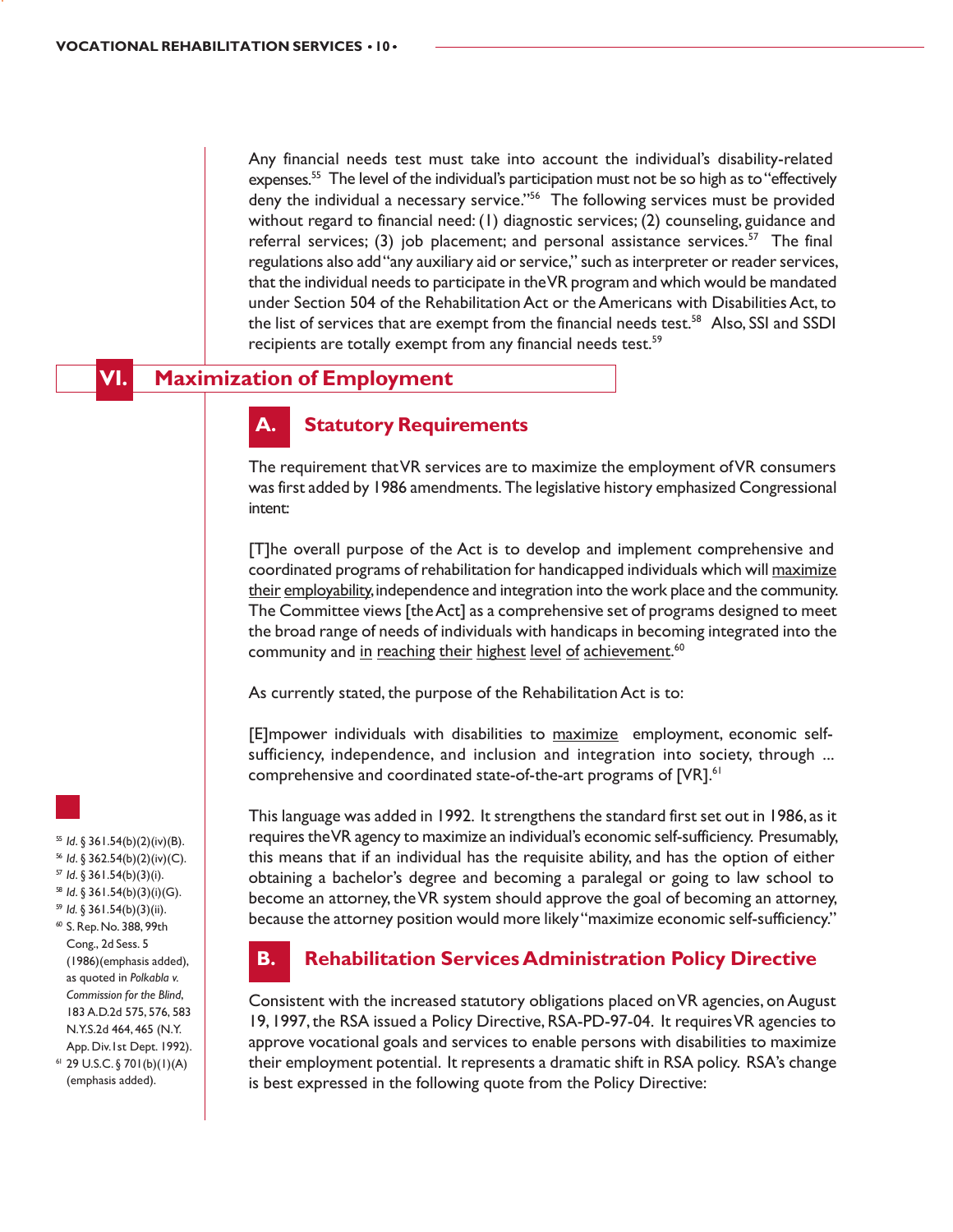The guidance provided through this Policy Directive is intended to correct the misperception that achievement of an employment goal under Title I of the Act can be equated with becoming employed at any job. As indicated above, the State VR Services program is not intended solely to place individuals with disabilities in entry-level jobs, but rather to assist eligible individuals to obtain employment that is appropriate given their unique strengths, resources, priorities, concerns, abilities, and capabilities. The extent to which State units should assist eligible individuals to advance in their careers through the provision of VR services depends upon whether the individual has achieved employment that is consistent with this standard (emphasis added).

This directive clarifies that the cost or extent of VR services an individual may require to achieve a particular employment goal should not be considered in identifying the goal in the IPE. The directive also clarifies that a person who is currently employed will, in appropriate cases, be eligible for VR services to allow for "career advancement" or "upward mobility."

It emphasizes that the VR agency must still determine whether the individual's career choice is consistent with his or her vocational aptitude. In an effort to meet the maximization of employment requirements, however, VR agencies are encouraged to make these determinations through a comprehensive assessment (such as a trial placement in a real work setting) or by establishing short-term objectives in the IPE (such as a trial semester in college).

The comments to the new regulations reaffirm this policy directive. They note that states must "look beyond options in entry-level employment for VR program participants who are capable of more challenging work." Additionally, "individuals with disabilities who are currently employed should be able to advance in their careers."62

#### **VII. Comparable Services Requirements**

#### **Basic Requirements**

VR agencies are considered the payer of last resort for many services. This means they will not pay for a service if a similar or comparable benefit is available through another provider.<sup>63</sup> For example, if an applicant qualifies for personal assistance services through Medicaid, the VR agency will not provide them. But, the VR agency cannot deny payment for college tuition because an individual could obtain student loans. Loans, which must be repaid, are not similar benefits.<sup>64</sup> Comparable benefits do not include awards and scholarships based on merit.<sup>65</sup> The comments to the new regulations also make it clear that a Plan for Achieving Self-Support (PASS) is not a comparable benefit.<sup>66</sup> This is particularly noteworthy because there had been a question in some states about whether or not a PASS would be considered a comparable benefit. On the other hand, the comments note that services an individual receives from a "ticket" under TWWIIA would be a comparable benefit.<sup>67</sup>

6266 Fed. Reg. 4419. 63 29 U.S.C. § 721(a)(8). 64 RSA-PD-92-02 (11/21/

- 91). 65 29 U.S.C.
- § 721(a)(8)(A)(ii).
- 66 66 Fed. Reg. 4419. The PASS is an SSI work incentive in which the SSI recipient may, in exchange for a higher SSI check, use their own income or resources to support their vocational goal.
- 67 66 Fed. Reg. 4418.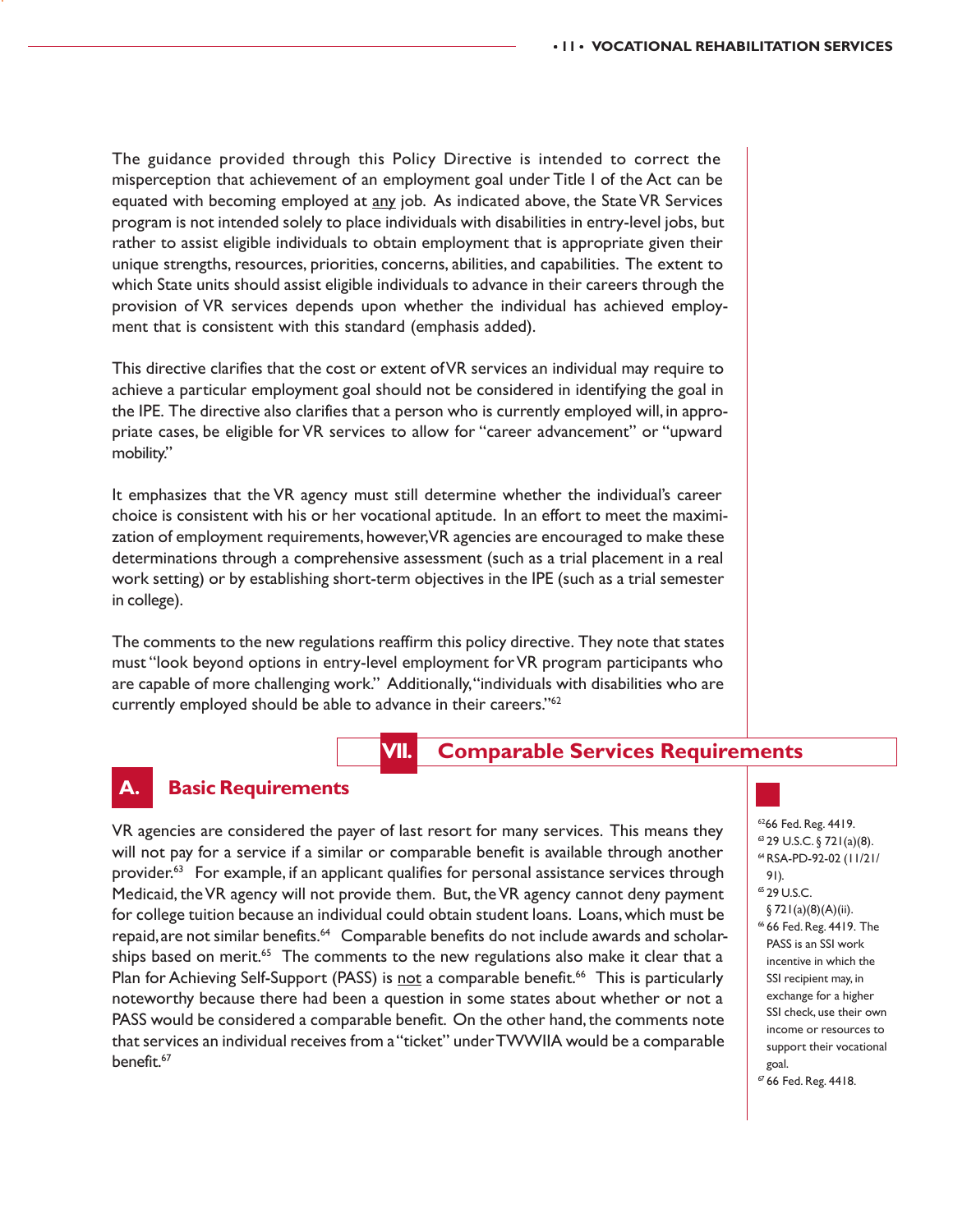A person does not have to exhaust similar benefits in the following circumstances:

- 1. If consideration of the similar benefit would interrupt or delay:
	- a) Progress toward achieving the employment outcome;
	- b) An immediate job placement; or
	- c) Services to an individual at extreme medical risk; or
- 2. If diagnostic services, VR counseling, referral to other services, job placement or rehabilitation technology (*i.e.*, AT) is involved.<sup>68</sup>

What if a potential funding source, such as Medicaid, is refusing to pay for an augmentative communication device (ACD), which is needed for the person to meet the employment objective and the person cannot proceed while waiting for the device? States must develop a comprehensive plan involving all of the public agencies providing what could be considered VR services, including the state's Medicaid agency, public colleges and the workforce investment system, to identify who will be responsible for providing what services.<sup>69</sup> The plan must ensure the coordination and timely delivery of services. All public agencies in the state remain responsible for providing services mandated by other state laws or policy, or federal laws.

The IPE must list all services to be provided to meet the employment goal, whether or not they are the responsibility of the VR agency. It must identify the services the VR agency is responsible for providing, any comparable benefits the individual is responsible for applying for or securing, and the responsibilities of any agencies to provide comparable benefits.<sup>70</sup> If another agency refuses to fulfill its obligations, the VR agency must provide the services, but may seek reimbursement from that agency.<sup>71</sup> Therefore, if another agency is refusing to provide a service that is within its area of responsibility, the individual does not have to wait until that dispute is resolved before obtaining the service.<sup>72</sup>

#### **B. Defaulted Student Loans**

Many individuals with disabilities may have attempted college either before or after they became disabled. If previous college attempts were unsuccessful, the student may have defaulted on student loans. When the loans are secured by the federal government, the individual will not be eligible for further financial assistance, such as grants, for college until the prior loans are no longer in default. What if the individual now seeks to return to college, with VR agency support, and does not have the financial ability to get the loan out of default? Must the VR agency consider, as a comparable benefit, the value of any grants for which the individual would have been eligible, and reduce its support to the individual by that amount?

#### **1. Effect of Defaulted Student Loans on VR Funding for College**

VR agencies may fund higher education, if it is needed to meet an employment goal. However, the VR agency cannot use Title I funds "unless maximum efforts have been made ... to secure grant assistance in whole or in part from other sources to pay for that" higher

68 29 U.S.C. § 721(a)(8)(A)(i); 34 C.F.R. § 361.53(a) and (b). 69 29 U.S.C. § 721(a)(8)(B). <sup>70</sup> *Id.* § 722(b)(3)(E). <sup>71</sup> *Id.* § 721(a)(8)(C)(ii). <sup>72</sup> *See* 34 C.F.R. § 361.53(c).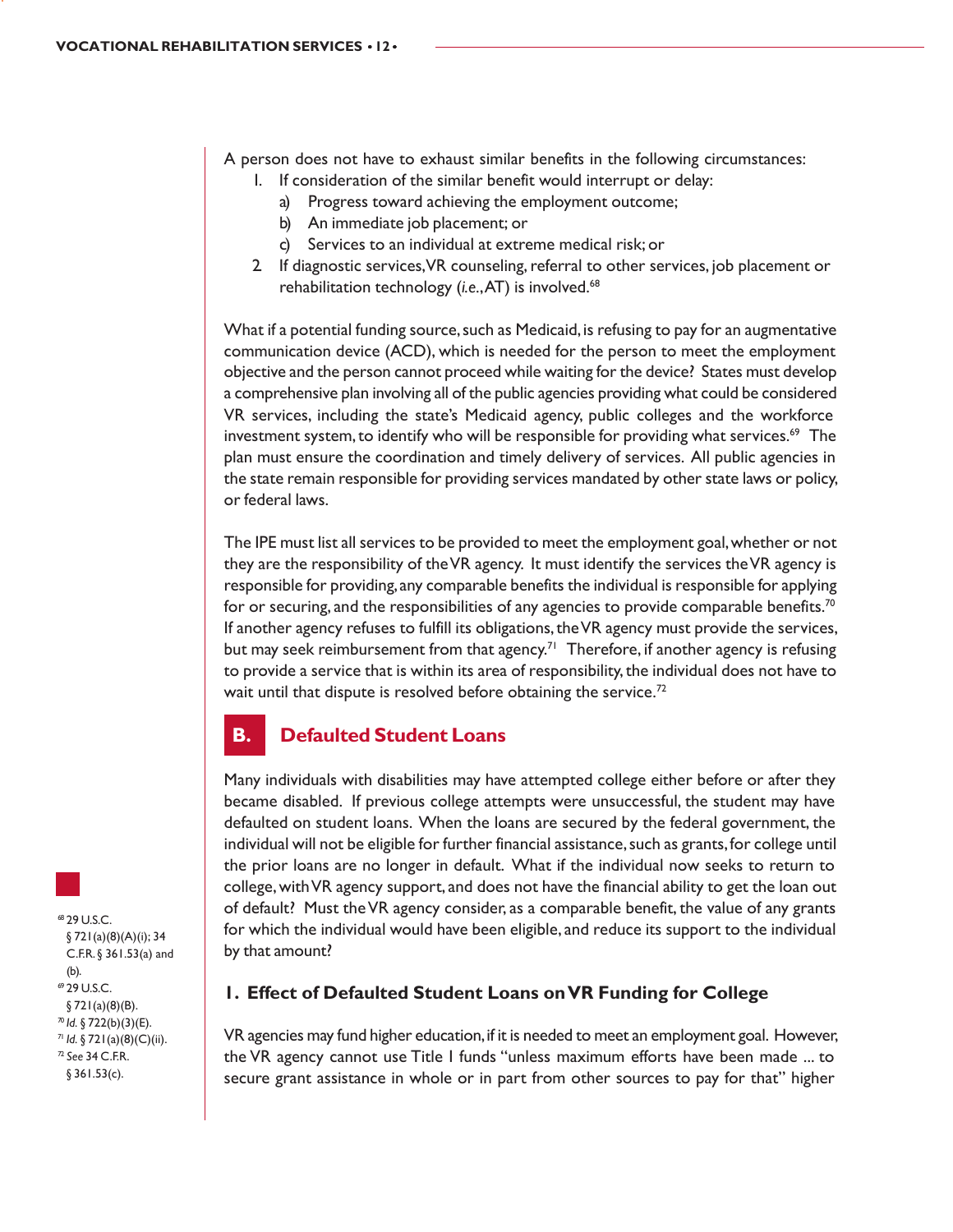education.73 The RSA has issued a Policy Directive to reconcile the requirement to use "maximum efforts" to secure outside grant assistance and the problem for individuals with defaulted student loans, where that assistance is unavailable.<sup>74</sup>

RSA's policy provides that if an individual with the financial means to do so fails to repay a loan, the VR agency may determine that the financial assistance for which the student is ineligible is, in any event, "available." Accordingly, the VR agency would deduct from the amount of assistance it will provide the value of the grants for which the student would have been eligible. But, when a student with limited financial means cannot make repayment arrangements with the lender, the VR agency may conclude that "maximum efforts" have been made and full VR assistance would be appropriate. When confronted with this question, VR counselors must make individualized determinations, based on all of the circumstances.75

#### **2. Repayment of Defaulted Student Loans**

The law also makes it relatively easy to develop a repayment plan which will take the loan out of default. Each guaranty agency under the federal student loan program must allow a borrower with defaulted loans to renew eligibility for all federal financial assistance. The borrower must make six consecutive monthly payments for the loan to be taken out of default. The guaranty agency cannot demand from a borrower a monthly payment amount that is "more than is reasonable and affordable based upon the borrower's total financial circumstances." A borrower may only use this provision once.<sup>76</sup>

The payments must be voluntary and on-time. "On-time" means payments are made within 15 days of the scheduled due date. "Voluntary payments" "do not include payments obtained by income tax offset, garnishment, or income or asset execution."77



Anyone who is dissatisfied with a decision by the VR agency has a right to appeal. Each state must establish procedures governing appeals, which must include the right to mediation and an administrative hearing before an impartial hearing officer.<sup>78</sup> The VR agency must notify individuals, in writing, of their right to mediation, an impartial hearing and the availability of the Client Assistance Program (CAP) at the following times: at the application; when the IPE is developed; and upon the reduction, suspension or cessation of VR services.79

There is a CAP office in every state.<sup>80</sup> CAP provides information to individuals concerning their rights in the VR process and provides advocacy services in resolving disputes, including representation at impartial hearings. Individuals who do not understand the proposed IPE, have questions about their VR rights, or who receives an adverse decision from the VR agency, should consider contacting the appropriate CAP office for assistance.

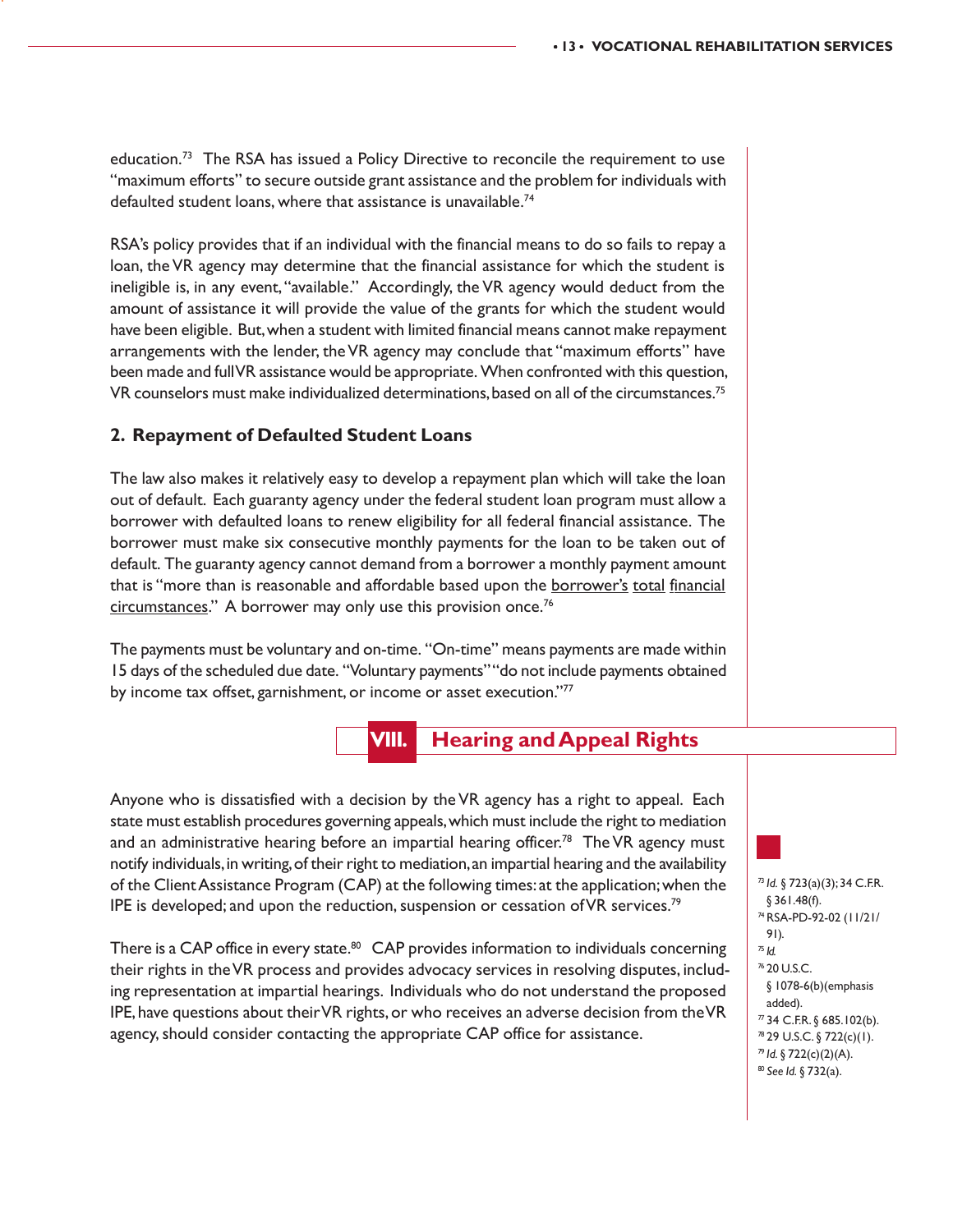Mediation is available to resolve disputes between consumers and the VR agency. It must be offered to resolve disputes, at a minimum, whenever an impartial hearing is requested. However, in each case, participation must be voluntary for both the individual and the state. In addition, involvement in mediation cannot be used to deny or delay the right to an impartial hearing. The state bears the costs of mediation. All discussions that occur during mediation are confidential and cannot be used at any subsequent hearing.<sup>81</sup>

At an impartial hearing, the individual has the right to be represented by an attorney or other advocate. The individual can present evidence and cross examine witnesses.<sup>82</sup> The hearing decision is final and must be implemented, unless appealed.<sup>83</sup>

A state may establish a procedure for a second level of administrative review. The review officer must be the chief official of the designated VR agency or an official from the Governor's office. If the state establishes a second level of review, either party may appeal within 20 days of the hearing decision. The review officer cannot overturn a hearing decision unless, based on clear and convincing evidence, the decision is "clearly erroneous" based on an approved VR Plan, federal law, or state law or policy that is consistent with federal law.<sup>84</sup>

Either party may appeal a final administrative decision to state or federal court.<sup>85</sup> However, pending review in court, the final administrative decision shall be implemented.<sup>86</sup>

**IX. Conclusion**

The VR system can be a crucial resource for people with disabilities who are planning to enter the workforce. The VR system provides a very comprehensive set of services to prepare people for work. Over the years, Congress and the federal RSA have strengthened the mandate of VR agencies to provide a range of services to maximize employability and economic self-sufficiency.

<sup>81</sup> *Id.* § 722(c)(4); 34 C.F.R. § 361.57(d). 82 34 C.F.R. § 361.57(b)(3) & (e)(2). <sup>83</sup> *Id.* § 361.57(e)(4). 84 29 U.S.C. § 722(c)(5)(D)-(F). <sup>85</sup> *Id.* § 722(c)(5)(J). <sup>86</sup> *Id.* § 722(c)(5)(I).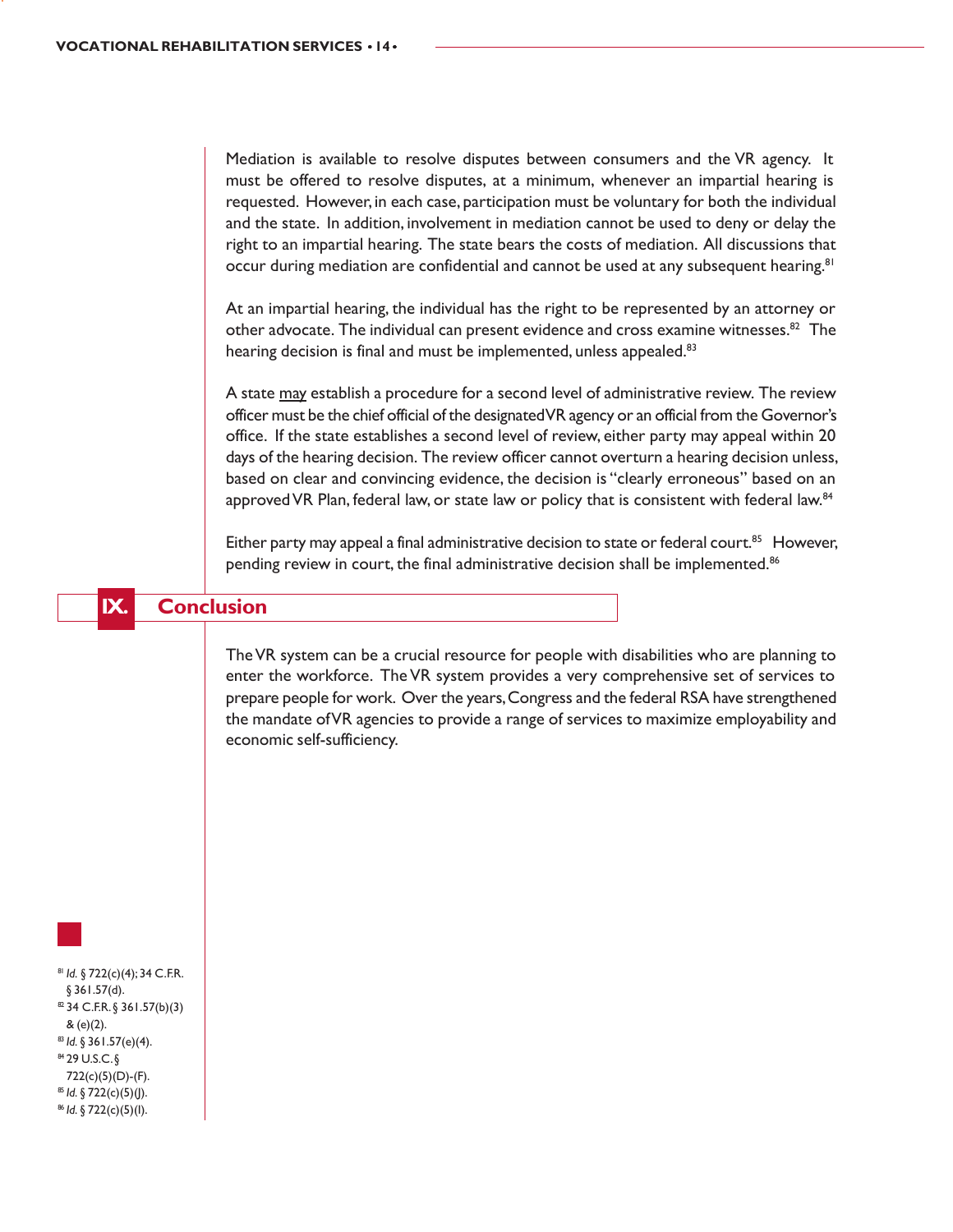**MY NOTES ON TRANSLATING THIS TO PRACTICE:**

**MY STATE CONTACTS:**